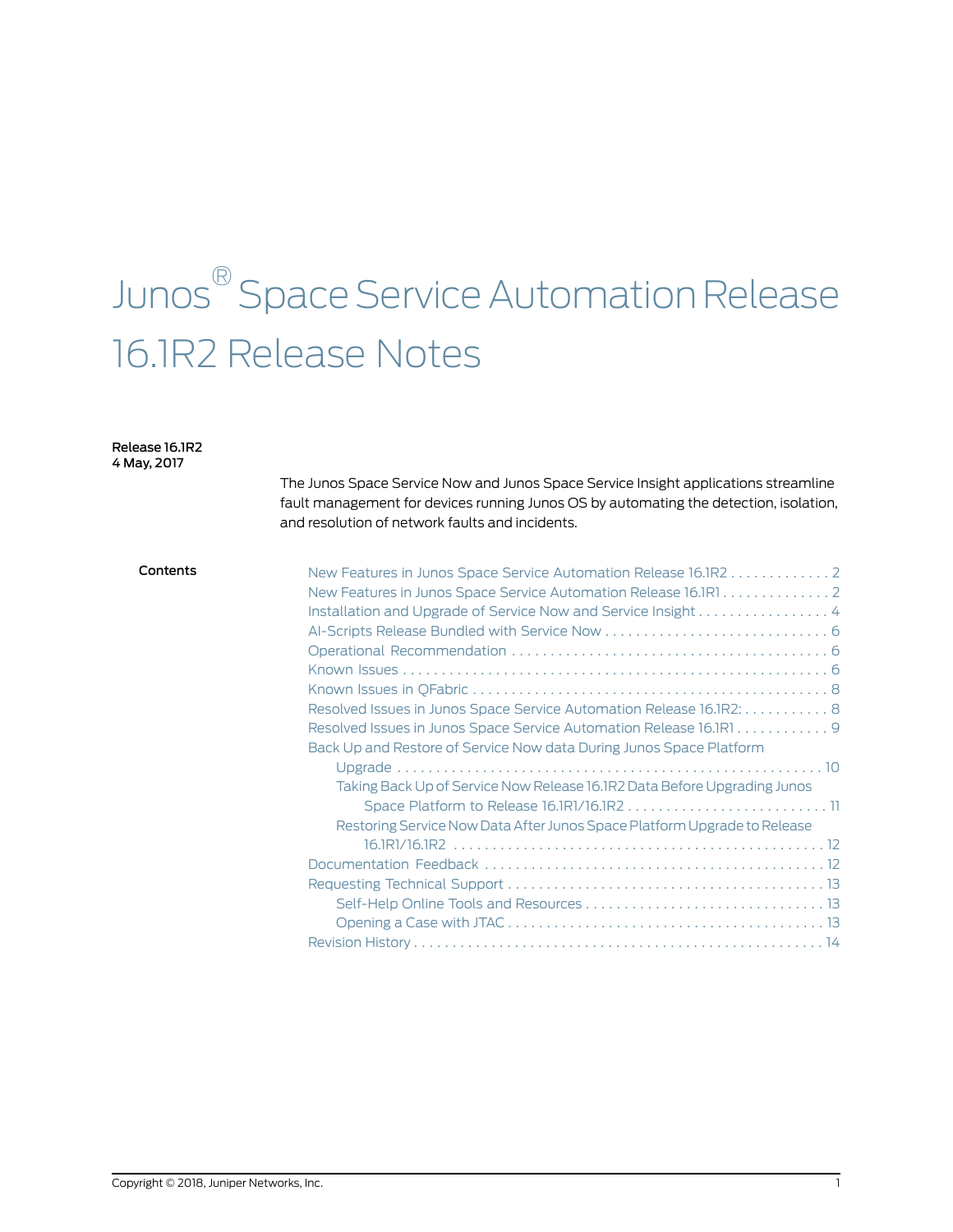# <span id="page-1-0"></span>New Features in Junos Space Service Automation Release 16.1R2

There are no new features in Junos Space Service Now Release 16.1R2 and Junos Space Service Insight Release 16.1R2:

## <span id="page-1-1"></span>New Features in Junos Space Service Automation Release 16.1R1

The following features are new in Junos Space Service Now Release 16.1R1 and Junos Space Service Insight Release 16.1R1:

- New Device Support: Service Now Release 16.1R1 and Service Insight Release 16.1R1 support the following devices:
	- ACX Series devices—ACX5048 and ACX5096
	- EX Series devices—EX2300 and EX3400 (standalone configuration)
	- PTX Series devices—PTX1000
	- QFX Series devices—QFX10002 and QFX10008
	- SRX Seriesdevices—SRX300, SRX320-PoE, SRX320, SRX340, SRX345, SRX550-M, and SRX1500
- Enhancements to Device Support: Service Now supports the generation of off-box Juniper Message Bundles (JMBs) on NFX250 and Virtual Route Reflector (VRR)devices.
- Support for Multiple AI-Scripts Packages in an AI-Scripts Installation Bundle: Service Now Release 16.1R1 manages multiple AI-Scripts packages present in a single AI-Scripts bundle.

A bundle of AI-Scripts Release 6.0 includes two AI-Scripts packages—an AI-Scripts package for Junos OS Release 15.0 and earlier and another AI-Scripts package for Junos OS releases later than 15.0. Service Now selects and installs the package that is appropriate for the Junos OS version running on the device.

• Options to Manage the Directive File: Service Now provides options to manage the directive file that is used for generating off-box JMBs so that off-box JMBs can be generated for devices newly supported by Service Now.

The following changes are made in Service Now to manage the directive file:

- Changes in the GUI—The Directive File task is added to the Global Settings menu. The task includes options for viewing the directive file, uploading the directive file, downloading the directive file, refreshing the directive file, and restoring the default directive file shipped with Service Now.
- Changes in REST APIs—The Directive File Management service is newly added to manage the directive file. The service provides the following APIs:
	- Get Directive File Details—To retrieve details of the directive file
	- Upload the Directive File to Serivce Now—To upload the directive file to Service Now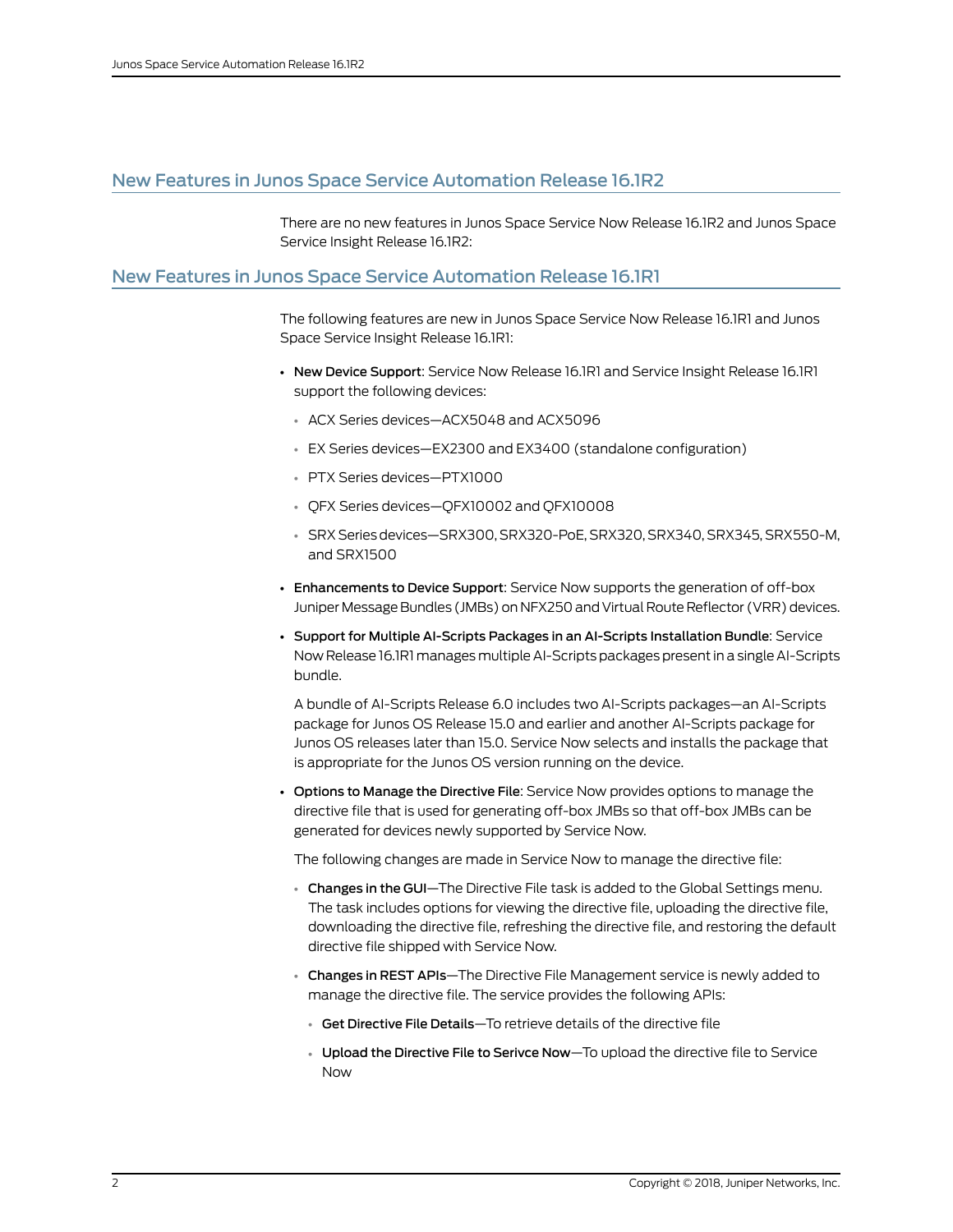- Download the Directive File from Service Now—To download the directive file from Service Now
- Refresh the Directive File—To update the directive file in Service Now with the directive file received from Juniper Support System (JSS) or Service Now partner
- Restore the Directive File—To restore the default directive file shipped with Service Now
- Changes in AutoSubmit Policies: The Do not auto submit Incident which are older (in days) field is added on the Global Settings page to prevent incidents older than the number of days specified in the field from being submitted to JSS by autosubmit policies.
- Display of Service Contract Details of a Device: The following changes are made to the way service contracts of a device are displayed on Service Now:
	- On the Device Details page, service contracts available for all parts of a device present in the Service Now database, in addition to the service contract for the main chassis, are displayed.
	- Details of expired service contracts are displayed in red on the Device Details page.
	- For a device that does not have a service contract, a tool tip stating that the device does not have a contract is displayed on the Service Now Devices page and a message stating that the device does not have a contract is displayed on the Device Details page.
- End Customer Contract Information: The service contract information for end customer devices is not sent to the end customers. However, the contract information can be viewed on the Service Now partner.
- Enhancement in Service Now Partner and the End Customer Service Now Communication: The following enhancements are made in the way that a Service Now partner and an End Customer Service Now communicate with each other:
	- Updates made to case notes by the Service Now partner are displayed on the End Customer Service Now within 30 minutes.
	- The Case Details page of a Service Now partner displays case notes for the Service Now partner and End Customer Service Now on different tabs.
	- Case status updates from JSS to a Service Now partner and from a Service Now partner to End Customer Service Now are displayed on End Customer Service Now within one hour.
- Generating PBN and EOL Report for a Particular Organization or Device Group: PBNs and EOL reports can be created for a particular organization and device group.

The Generate PBN Reports and Generate EOL Reports page provide the Organization and Device Group drop-down menus to select the organization and device group for which a PBN or EOL report is to be generated.

• Quicker Fetching of PBNs with the GetPBN Request: Service Now sends the GetPBN request to JSS to fetch PBNs once every two hours for Service Now operating in Direct and Partner Proxy modes instead of once every 24 hours.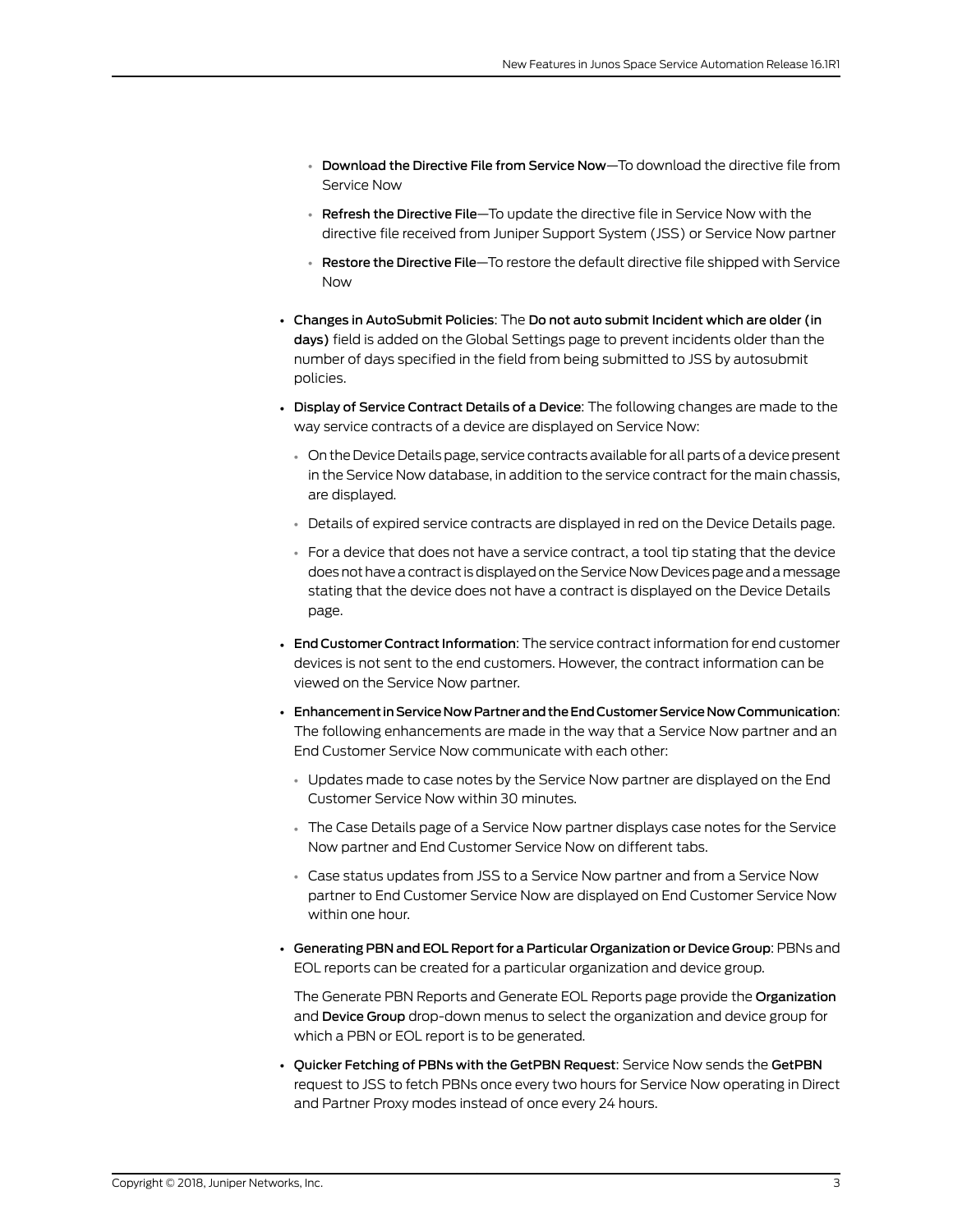- Warning Message to Indicate Manual Installation and Uninstallation of AI-Scripts: Service Now displays a warning message on the Service Now GUI when AI-Scripts is manually installed or uninstalled from a device.
- Product Health Data Collection: Product health data collection can be configured on End Customer Service Now.



NOTE: The product health data collected for end customer devices cannot be uploaded to a Service Now partner.

- Options to Purge Incidents from the Service Now Database: The Submitted Incident Purge Time (in days) and Not Submitted Incident Purge Time (in days) fields are added on the Global Settings page to define the number of days after which incidents that are submitted to JSS and incidents that are not submitted to JSS can be purged respectively.
- SNMP and E-mail Notifications for Incidents: SNMP and e-mail notifications for incidents include a five-digit ID of the incident and the status of the case created for the incident. The following SNMP traps and e-mail notifications include the incident ID and case status:
	- Notifications for incidents flagged to users
	- Notifications for incidents submitted to JSS
	- Notifications for new incidents detected
	- Notifications for new iJMBs collected from devices
- Option to View End Customer Service Now and Junos Space Network Management Platform Versions: The Platform Version and Service Now Version columns are included on the Organization page. For a Service Now partner,for an end-customer organization (also known as connected member), these columns list the versions of Junos Space Network Management Platform and Service Now used by end customers. For an organization created by the Service Now partner, these columns display the versions of Junos Space Network Management Platform and Service Now used by the Service Now partner.

# <span id="page-3-0"></span>Installation and Upgrade of Service Now and Service Insight

#### Prerequisites for Installing Service Now Release 16.1R2 and Service Insight Release 16.1R2

You can download and install Service Now Release 16.1R2 and Service Insight Release 16.1R2 on Junos Space Network Management Platform Release 15.1R1 or later. Alternatively, if you have an earlier release of Service Now and Service Insight already installed, upgrade them to Service Now Release 16.1R2 and Service Insight Release 16.1R2. For information about compatibility of Service Now and Service Insight with Junos Space Network Management Platform, see Junos Space Application Compatibility. For instructions about installing, upgrading, or uninstalling Junos Space Service Now and Service Insight, see *Installing Junos Space Service Now and Junos Space Service Insight Applications*, *Upgrading Junos Space Service Now and Junos Space Service Insight Applications*, and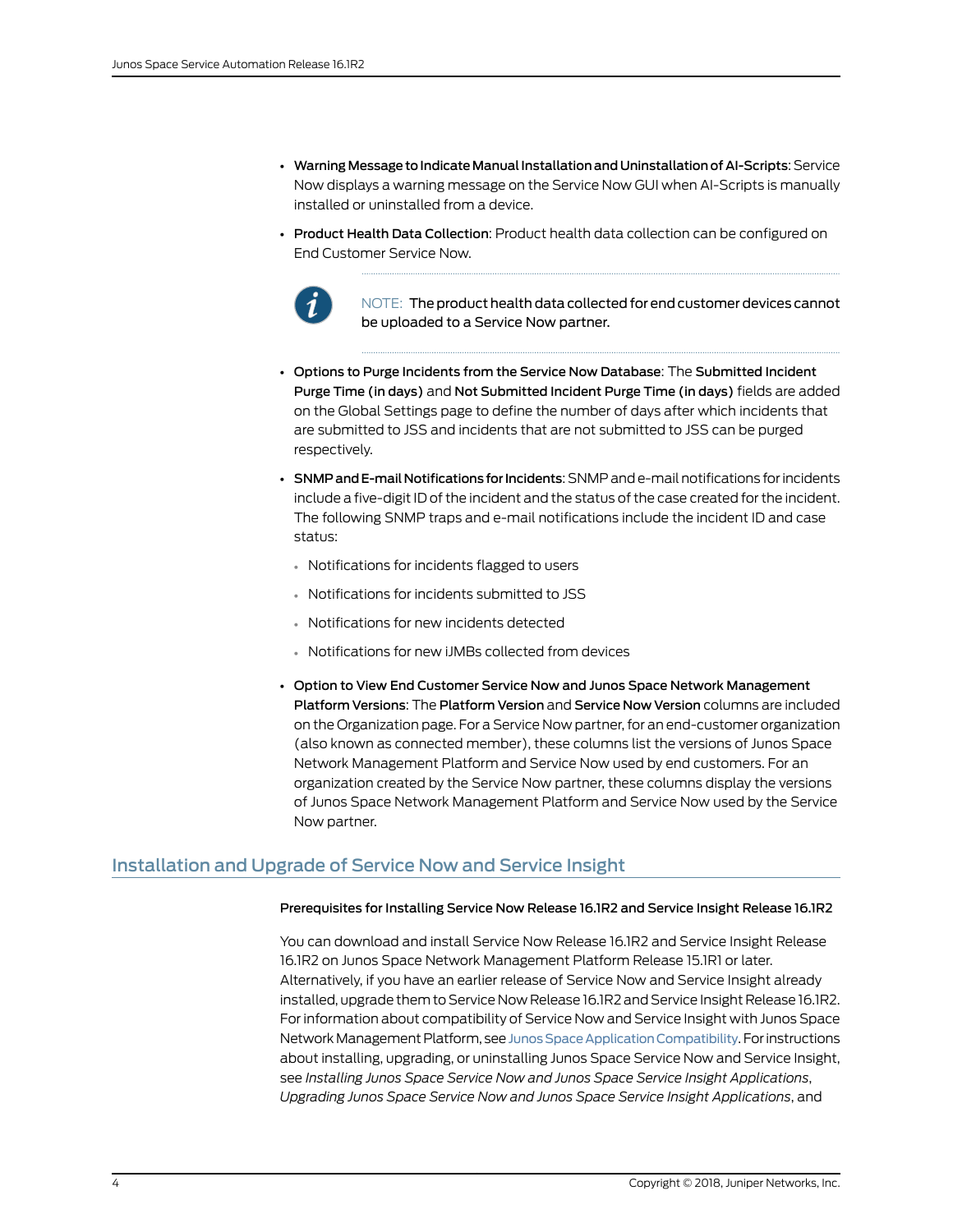*Uninstalling Junos Space Service Now and Junos Space Service Insight Applications* in the *Junos Space Service Automation Administration Guide*.

#### Upgrade Path to Service Now Release 16.1R2 and Service Insight Release 16.1R2

To upgrade to Service Now Release 16.1R2 or later and Service insight Release 16.1R2 or later, you must first upgrade Junos Space Platform to release 15.1R1 or later.

To upgrade to Service Now Release 16.1R2 and Service Insight Release 16.1R2, use one of the following paths:



NOTE: The release numbers such as SN/SI 15.1R1 (Platform 14.1R1/14.1R2/14.1R3/15.1R1) in the following list indicate Service Now Release 15.1R1 and Service Insight Release 15.1R1 installed on Junos Space Platform Release 14.1R1, Junos Space Platform Release 14.1R2, Junos Space Platform Release 14.1R3, or Junos Space Platform Release 15.1R1.

- SN/SI 14.1R1 (Platform 14.1R1/14.1R2/14.1R3) > SN/SI 14.1R1 (Platform 15.1R1/15.1R2/15.1R3/15.2R1/15.2R2) > SN/SI 15.1R3/15.1R4 (Platform 15.1R1/15.1R2/15.1R3/15.2R1/15.2R2)>SN/SI16.1R1 (Platform15.1R1/15.1R2/15.1R3/15.2R2) > SN/SI 16.1R1/R2 (Platform 16.1R1/16.1R2)
- SN/SI 14.1R2 (Platform 14.1R1/14.1R2/14.1R3) > SN/SI 14.1R2 (Platform 15.1R1/15.1R2/15.1R3/15.2R1/15.2R2) > SN/SI 15.1R3/15.1R4 (Platform 15.1R1/15.1R2/15.1R3/15.2R1/15.2R2)>SN/SI16.1R1 (Platform15.1R1/15.1R2/15.1R3/15.2R2) > SN/SI 16.1R1/R2 (Platform 16.1R1/16.1R2)
- SN/SI 14.1R3 (Platform 14.1R1/14.1R2/14.1R3) > SN/SI 14.1R3 (Platform 15.1R1/15.1R2/15.1R3/15.2R1/15.2R2) > SN/SI 15.1R3/15.1R4 (Platform 15.1R1/15.1R2/15.1R3/15.2R1/15.2R2)>SN/SI16.1R1 (Platform15.1R1/15.1R2/15.1R3/15.2R2) > SN/SI 16.1R1/R2 (Platform 16.1R1/16.1R2)
- SN/SI 14.1R4 (Platform 14.1R1/14.1R2/14.1R3) > SN/SI 14.1R4 (Platform 15.1R1/15.1R2/15.1R3/15.2R1/15.2R2) > SN/SI 15.1R3/15.1R4 (Platform 15.1R1/15.1R2/15.1R3/15.2R1/15.2R2)>SN/SI16.1R1 (Platform15.1R1/15.1R2/15.1R3/15.2R2) > SN/SI 16.1R1/R2 (Platform 16.1R1/16.1R2)
- SN/SI 15.1R2 (Platform 15.1R1/15.1R2/15.1R3/15.2R1/15.2R2) > SN/SI 15.1R3/15.1R4 (Platform 15.1R1/15.1R2/15.1R3/15.2R1/15.2R2) > SN/SI 16.1R1 (Platform 15.1R1/15.1R2/15.1R3/15.2R2) > SN/SI 16.1R1/16.1R2 (Platform 16.1R1R1/16.1R2)
- SN/SI 15.1R2 (Platform 15.1R1/15.1R2/15.1R3/15.2R1/15.2R2) > SN/SI 16.1R1 (Platform 15.1R1/15.1R2/15.1R3/15.2R2) > SN/SI 16.1R1/16.1R2 (Platform 16.1R1/16.1R2)
- SN/SI 15.1R3 (Platform 15.1R1/15.1R2/15.1R3/15.2R1/15.2R2) > SN/SI 16.1R1 (Platform 15.1R1/15.1R2/15.1R3/15.2R2) > SN/SI 16.1R1/16.1R2 (Platform 16.1R1/16.1R2)
- SN/SI 15.1R4 (Platform 15.1R1/15.1R2/15.1R3/15.2R1/15.2R2) > SN/SI 16.1R1 (Platform 15.1R1/15.1R2/15.1R3/15.2R2) > SN/SI 16.1R1/16.1R2 (Platform 16.1R1/16.1R2)
- SN/SI 16.1R1 (Platform 16.1R1/16.1R2) > SN/SI 16.1R2 (Platform 16.1R1/16.1R2)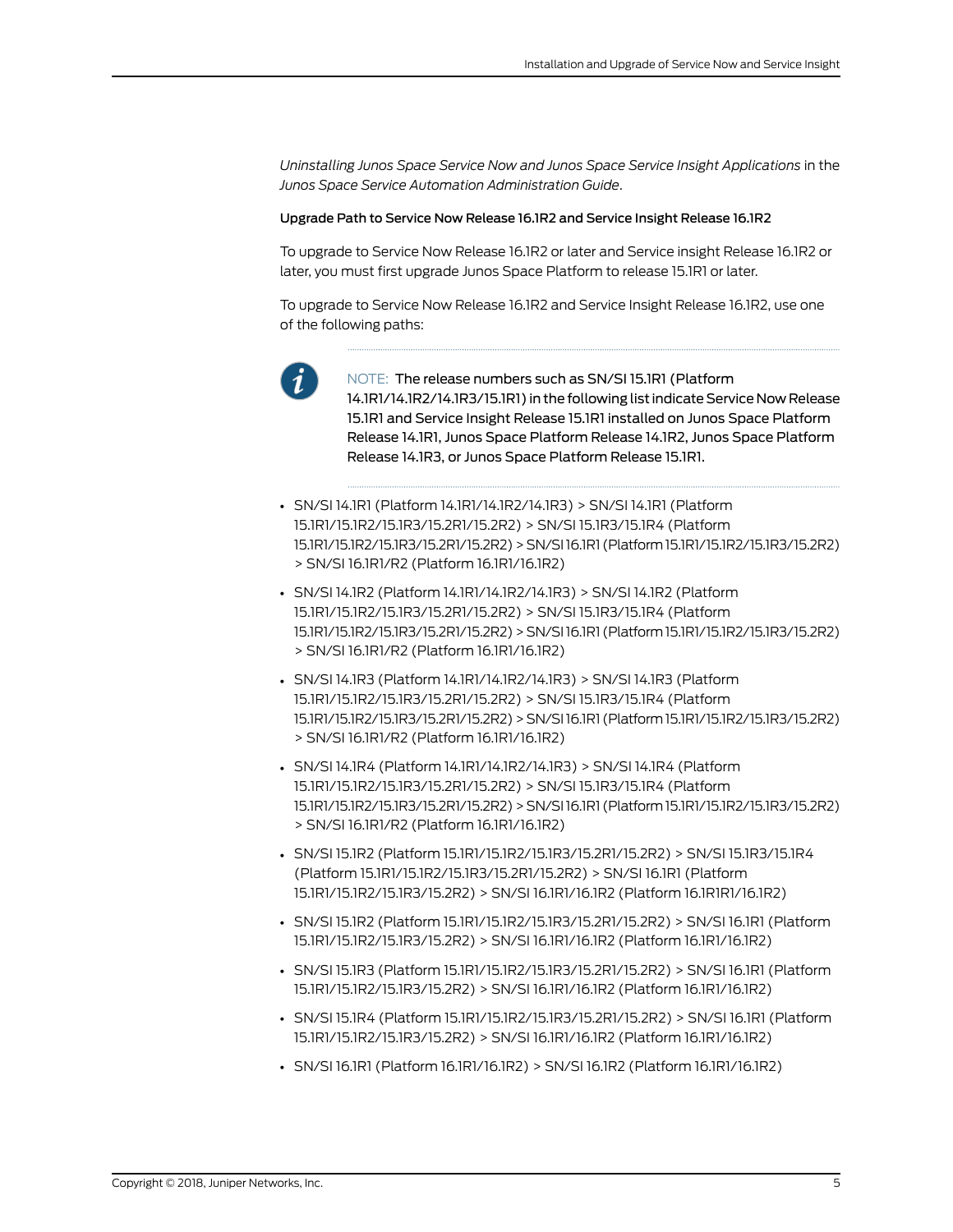For information about back up and restore of Service Now data while upgrading Junos Space platform to Releases 16.1R1 or 16.1R2, see "Back Up and [Restore](#page-9-0) of Service Now data During Junos Space Platform [Upgrade"](#page-9-0) on page 10

## <span id="page-5-0"></span>AI-Scripts Release Bundled with Service Now

Service Now Release 16.2R2 is bundled with AI-Scripts Release 6.0R4.

## <span id="page-5-1"></span>Operational Recommendation

We recommend the following for operating Junos Space Service Now and Junos Space Service Insight Release 16.1R2:

- AI-Scripts must be installed on devices running Junos OS to generate event-based incidents in Service Now. AI-Scripts are designed to minimize the processing time and memory required to generate Service Now incidents. Therefore, AI-Scripts can be effectively used with a large number of devices running Junos OS. Nonetheless, AI-Scripts consume system resources when installed and activated on devices running Junos OS. Therefore, we recommend that you test and qualify Service Automation before you deploy it in a production environment. Refer to the Devices [Supported](http://www.juniper.net/techpubs/en_US/junos-space15.2/platform/topics/reference/general/devices-supported.html) by Junos Space Network [Management](http://www.juniper.net/techpubs/en_US/junos-space15.2/platform/topics/reference/general/devices-supported.html) Platform for a list of supported platforms.
- Behavior of AI-Scripts differs from one product family to another. Before you install or upgrade AI-Scripts on a device, we recommend that you see <https://kb.juniper.net/InfoCenter/index?page=content&id=KB29188>for information about behavior of AI-Scripts on specific product families.
- When you upgrade Service Now operating in End Customer or Partner Proxy mode, ensure that the Service Now partner is of the same version as its end-customer Service Now application or up to two versions newer than the version of the end-customer Service Now application.
- Read the KB article, <http://kb.juniper.net/KB19155>, before installing AI-Scripts on devices running Junos OS to know about issues that can occur when AI-Scripts are installed on them.
- Device snapshots, product health data files, incidents, and system log files consume considerable disk space in the Service Now database. We recommend that you configure a purge time for device snapshots, product health data files, incidents, and system log files on the Global Settings page of the Service Now GUI to prevent the Service Now database from running out of disk space. The number of days for the purge interval should be lesser if the number of devices managed by Service Now is large.

## <span id="page-5-2"></span>Known Issues

The following are the known issues in Junos Space Service Automation Release 16.1R2: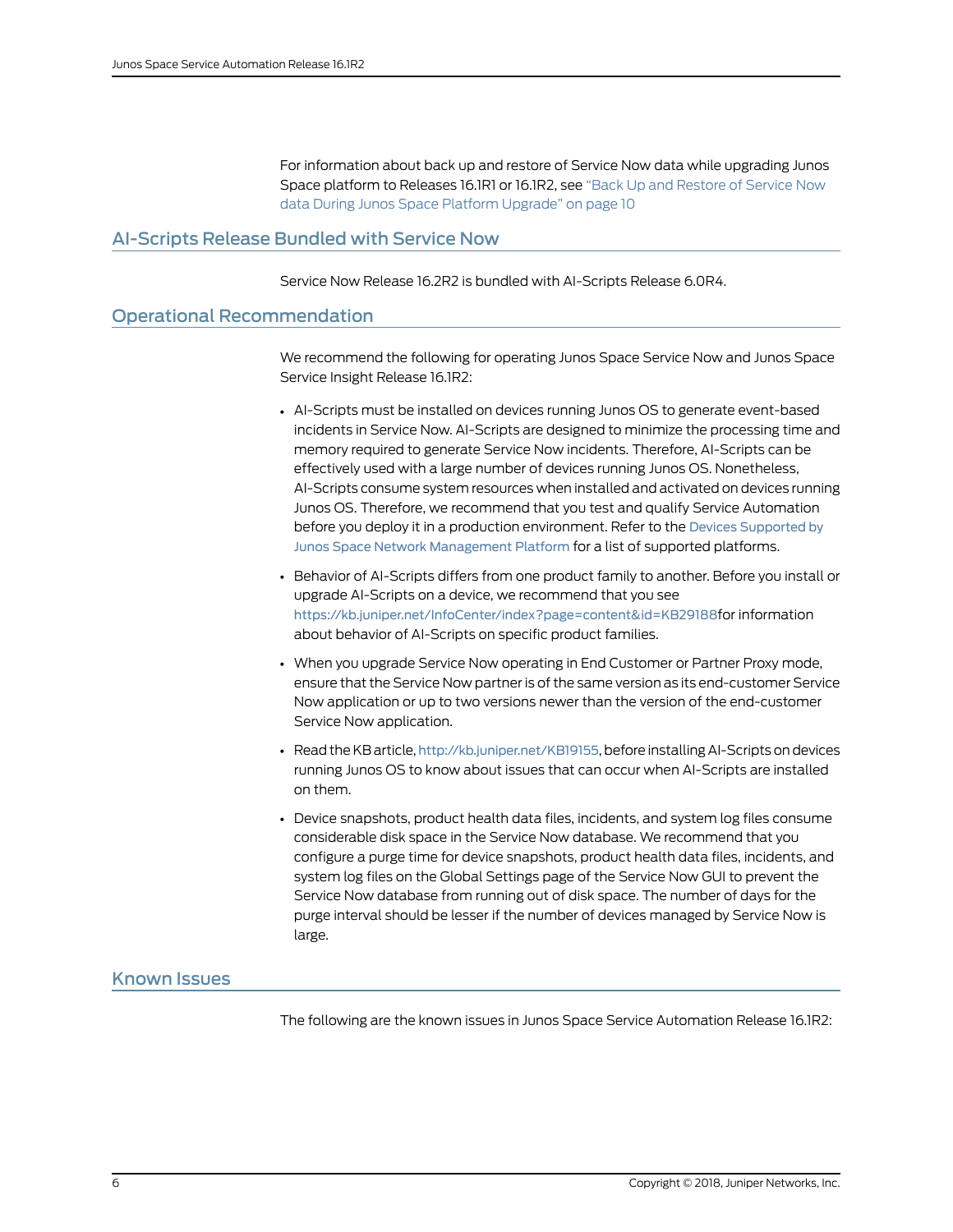• While using the RSI interval, there is a discrepancy between the default RSI interval configured on the device and in Service Now. [PR 1345017]

Workaround: Configure RSI collection at least once (even if you want to configure the default value) by using Service Now to ensure proper generation of the RSI attachment for a JMB.

- Log message does not clearly state the issue when Service Now database fails to restore after Junos Space Platform upgrade to Release 16.1. [PR 1238756 ]
- Junos Space Platform 15.2R1.0 does not allow Service Now Release 16.1R1 to be directly installed on it or upgraded from an earlier version.

Workaround: The following workarounds are available:

• Add the value 16.1 to the aim and si lines in the appVersionListFile.txt file present at /var/cache/jboss/jmp before installing Service Now Release 16.1.

The following is a sample of the appVersionListFile.txt file after adding 16.1

aim=13.3,14.1,15.1,16.1 ... Si=13.3,14.1,15.1,16.1 ...

• If you are upgrading Junos Space Platform from 15.1 (15.1R1,15.1R2, or15.1R3) to 15.2R1 release, install Service Now Release 16.1R1.0 on the Junos Space Platform 15.1release before upgrading to the 15.2R1 release.

For more information about the workaround for this issue, refer to [KB31098](https://kb.juniper.net/InfoCenter/index?page=content&id=KB31098&actp=search).

• When Junos OS installed on a device is upgraded to Release 15.0R1 or later, AI-Scripts needs to be reinstalled on the device by using Service Now.

Workaround: Reinstall AI-Scripts on the device by using Service Now.

- The Impact Probability field is not listed on the PBN Details page of Service Insight Release 15.1. [PR 1162151]
- Installation of releases earlier than Service Now 15.1R1 and Service Insight 15.1R1 fails on a new installation of Junos Space Network Management Platform. [PR 1110182]
- Devices installed with AI-Scripts and managed by Service Now should not be directly deleted from the Junos Space Platform. [PR 1006201]

Workaround: Delete the devices from Service Now and then delete the devices from the Junos Space Platform.

• The device inventory information, when exported in Excel format, is not displayed clearly in Excel 2013. [PR 975701]

Workaround: Use Excel 2007 or earlier to view the exported device inventory information.

• If the device configuration contains the **load-scripts-from-flash** command, then events are not enabled on the device after AI-Scripts installation from Service Now. [PR 786972]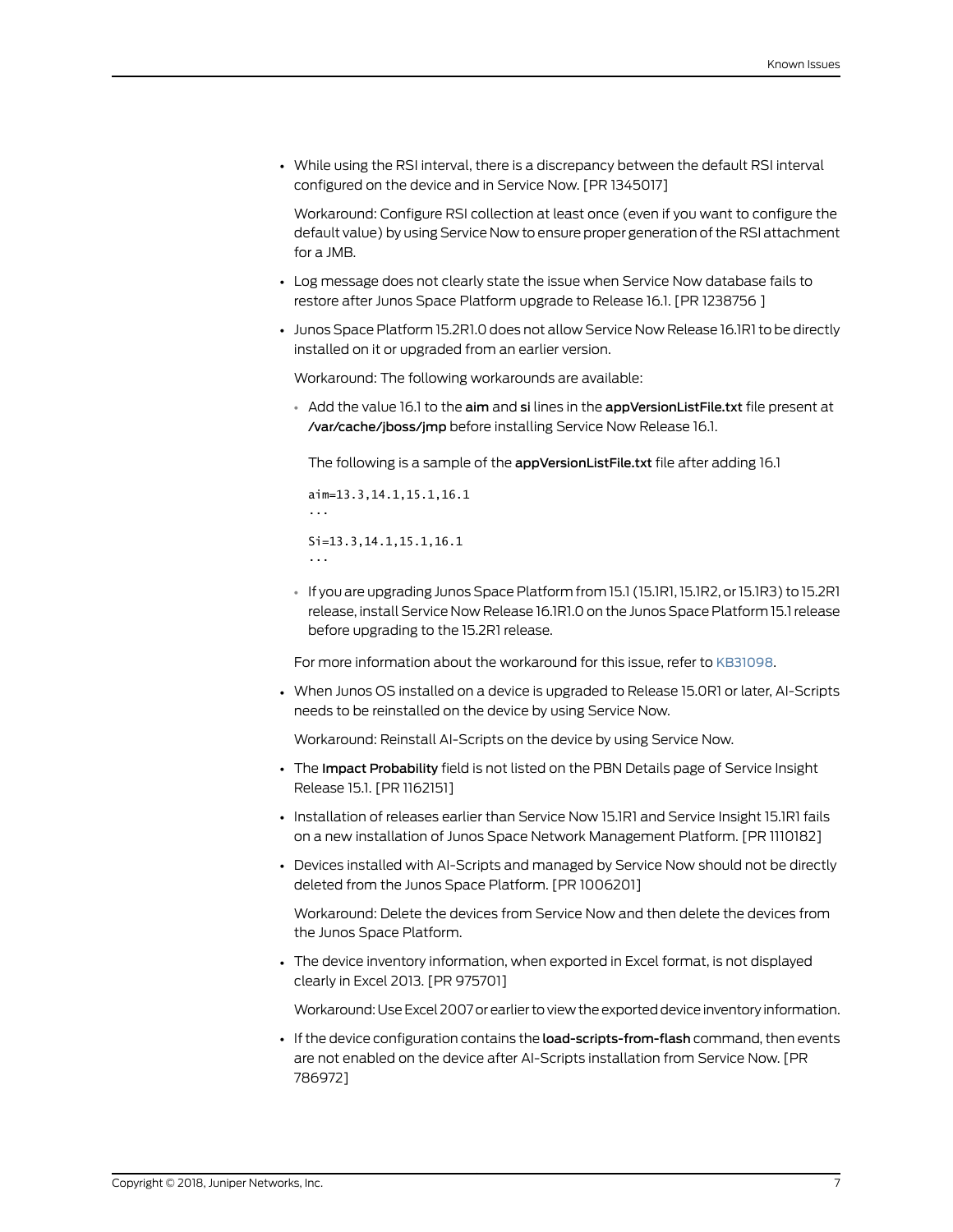Workaround: Manually copy the jais-SN-activate-scripts.slax file from the /var/db/scripts/commit directory to the /config/scripts/commit directory.

• The connection between the Service Now partner proxy and its end customers fails when a user changes the IP address of a Service Now partner proxy. [PR 564827]

Workaround: Manually update the IP address of the Service Now partner proxy in your Service Now application.

• AI-Scripts cannot be installed (both when installed manually or by using Service Now) on the following devices when GRES is enabled—EX9200 VC, MX240-VC, MX480-VC, MX960-VC, EX6200, and EX8200. [PR 543035]

Workaround: You must disable GRES if you want to install AI-Scripts on the listed devices.

• Service Now cannot uninstall AI-Scripts from the backup Routing Engine of a device with dual Routing Engines. [PR 555657]



NOTE: This issue is applicable for devices that are managed by Service Now and on which AI-Scripts Release 4.0 or AI-Scripts Release 4.1 is installed.

## <span id="page-7-0"></span>Known Issues in QFabric

The following are known issues in QFabric in Junos Space Service Automation Release 16.1R2 :

- Service Now does not support the installation of AI-Scripts Release 5.0 and later on QFabric devices. [PR 1177154]
- Service Now does not support creating BIOS incidents on QFabric devices. [PR 1029546]
- Service Now does not support collecting on-demand iJMBs and eJMBs (both on-box and off-box) from QFabric devices. [PR 1014935]
- Service Now does not support configuring intervals for RSI collection on QFabric devices. [PR 1014932]
- Service Now does not collect log files from QFabric devices. [PR 968658]
- Service Now does not support the core file upload feature on QFabric devices. [PR 887123]
- Service Now does not support the Request RMA feature on QFabric devices. [PR 883404]

#### <span id="page-7-1"></span>Resolved Issues in Junos Space Service Automation Release 16.1R2:

The following issues are resolved in Junos Space Service Now Release 16.1R2 and Junos Space Service Insight Release 16.1R2: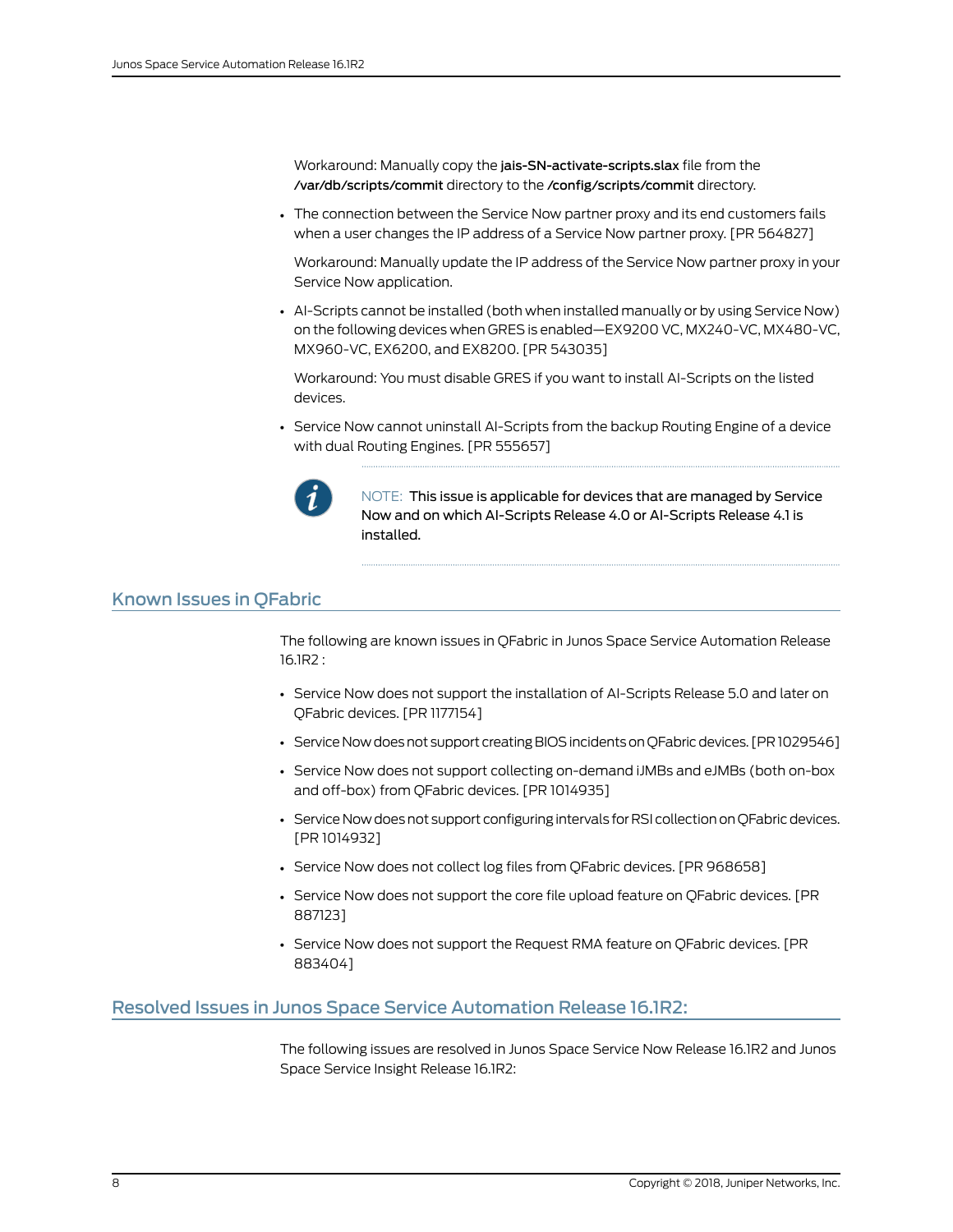- Remarks for core file details on the Incident Details page should be changed to Service Now is not able to create folder in the SFTP server when Service Now is unable to create a folder in the SFTP server. [PR 1259096]
- Service Now should not send configuration information collected in a JMB to JSS when the JMB filter is configured as *Send all information except configuration* for an organization. [PR 1265603]
- The time out duration for an OSSJ request should be increased to 12 minutes. [PR 1267055]
- Service Now sends incomplete JMBs to JSS when the *Send all Information except configuration* JMB filter is used by an organization due to which JSS is unable to process the JMBs. [PR 1273178]
- Service Now does not process user-defined events when the name of the JMB ends with timestamp instead of *\_prob*. [PR 1274477]

# <span id="page-8-0"></span>Resolved Issues in Junos Space Service Automation Release 16.1R1

The following issues are resolved in Junos Space Service Now Release 16.1R1 and Junos Space Service Insight Release 16.1R1:

- Submission of on-demand RMAs without a problem description to JSS by using the submitCase API is failing. [PR 1203642]
- Submission of incidents without a description by using the submitCase API is failing. An option to resubmit the incident through GUI or REST API is required. [PR 1203445]
- The following issues are found with Product Health Data Collection: [PR 1202748]
	- The Retry for failed devices option does not collect product health data for devices for which product health data collection failed earlier.
	- Product health data is not collected for a device newly added to the Product Health Data Collection group.
	- For a device removed from a Product Health Data Collection group, the Read Status is displayed as Reading, whereas the Product Health Data Collection state is displayed as PHDC is stopped on the device but PHDC is not unsubscribed from JSS.
- EOL and PBN reports are not generated when the Do not save this report on Service Insight option is selected on the Generate PBN report page and Generate EOL report page. [PR 1200200]
- Cases created in Case Manager for a secondary site ID assigned to one domain is showing as cases created for primary site ID in another domain in Service Now. [PR 1195787]
- After Junos OS is upgraded from a release later than release 15.0R1 to another release later than release 15.0R1, events are dampened in the backup Routing Engine. [PR 1191975]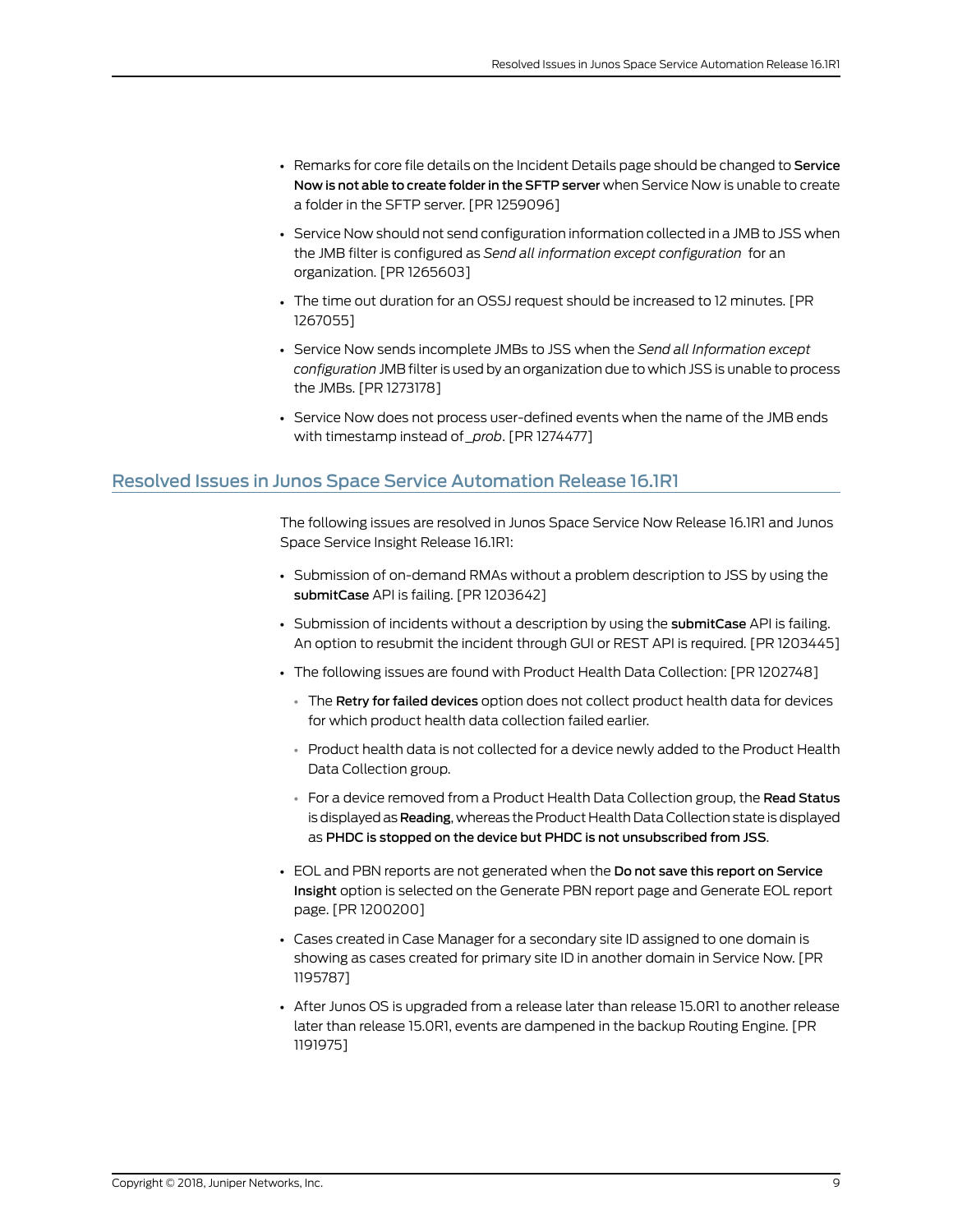• On a device running Junos OS release 15.0R1 or later, AI-SCRIPTS MISMATCH ERROR is repeatedly listed in the system log even though an AI-Scripts package is installed on the backup Routing Engine. [PR 1191971]

Workaround: Reinstall AI-Scripts on the device by using Service Now.

- A workaround must be displayed on the Service Now GUI when the installation of AI-Scripts on a device fails because of GRES being enabled on the device. [PR 1185859]
- If AI-Scripts is installed on a device by using Service Now, the installation fails if the system of record is set to SSOR. [PR 1184617]
- The Export EOL Reports option exports EOL reports as an octet stream instead of as a \*.zip file. [PR 1175953]
- The EOL summary report lists an incorrect quantity for a device. [PR 1175945]
- E-mail notifications for the Switch over enabled for iJMB trigger must not be sent to super users. [PR 1175414]
- Service Insight is sending the same End of Life (EOL) notifications once every hour. [PR 1173473]
- The log file generated by AI-Scripts is occupying almost 100% of the space in the /var directory. [PR 1173183]
- Application-specific cache (ASC) data takes a long time to be retrieved fromthe Packet Forwarding Engine of SRX Series devices. [PR 1173084]
- Number of events in an autosubmit policy is changes even when events are not modified in the policy. [PR 1166964]
- The Input is not a valid number message is displayed if you do not select the cheduler Oinker messages seen on console during bootup/restarting daemons and config commits event check box is when modifying the autosubmit policy. [PR 1163404]
- End Customer Service Now is unable to send incidents created for MX480 devices to a Service Now partner. [PR 1155976]
- Service Now does not check for the presence of the AI-Scripts static configuration for AI-Scripts releases in the 4.0 (4.0R1 through 4.0R3) and 4.1 (4.1R3 through 4.1R10) series before beginning the installation of AI-Scripts Release 5.0R1 and later. [PR 1118990]

## <span id="page-9-0"></span>Back Up and Restore of Service Now data During Junos Space Platform Upgrade

- Taking Back Up of Service Now Release 16.1R2 Data Before [Upgrading](#page-10-0) Junos Space Platform to Release [16.1R1/16.1R2](#page-10-0) on [page](#page-10-0) 11
- [Restoring](#page-11-0) Service Now Data After Junos Space Platform Upgrade to Release [16.1R1/16.1R2](#page-11-0) on [page](#page-11-0) 12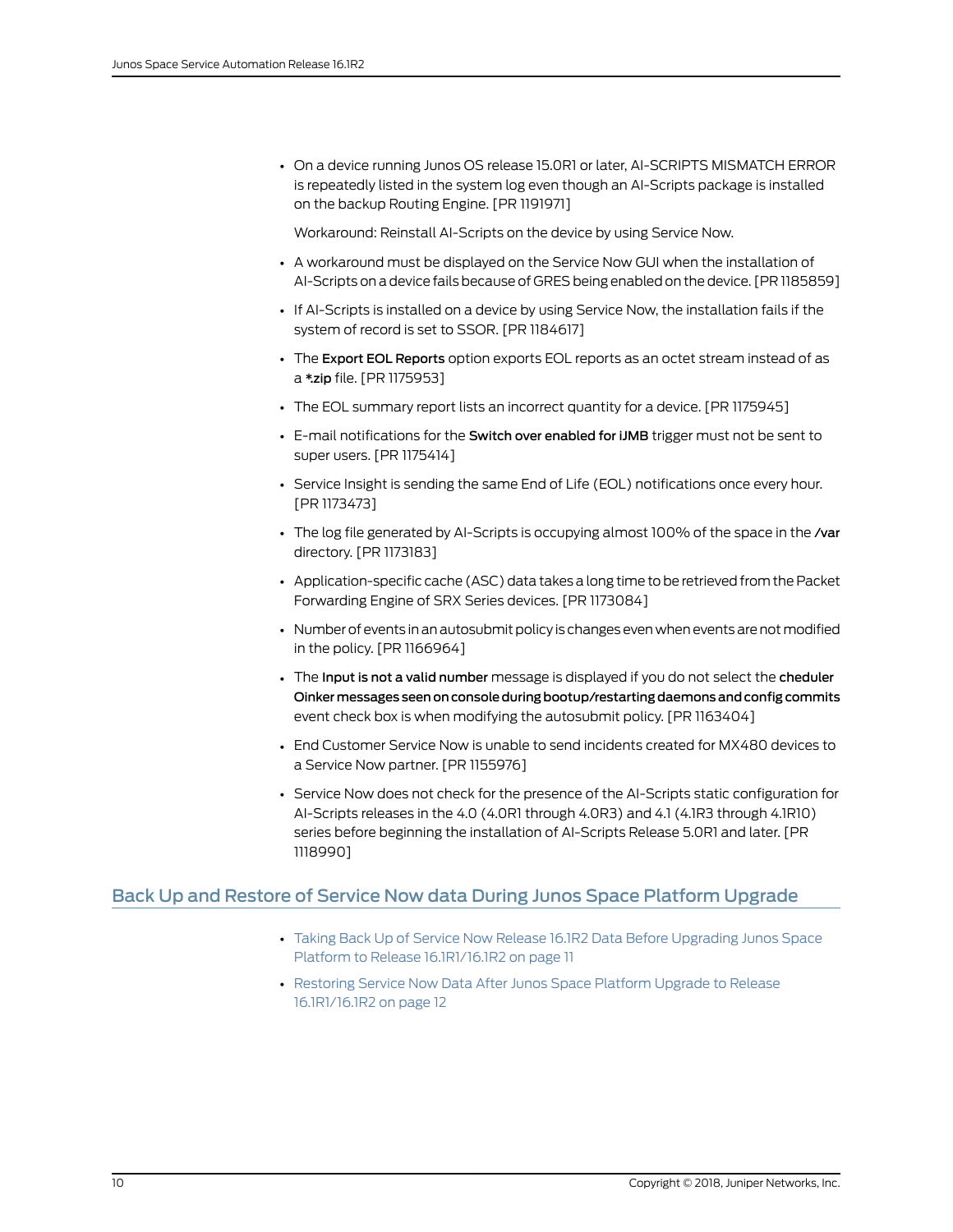#### <span id="page-10-0"></span>Taking Back Up of Service Now Release 16.1R2 Data Before Upgrading Junos Space Platform to Release 16.1R1/16.1R2

To back up Service Now Release 16.1R2 data:

1. Install the Junos Space Platform patch provided to back up Service Now data.

The following is a sample output when the patch is installed:

Copying [ AIM ] Application Files...! Starting Service Now Backup... STAGE-1 - SN Backup Preprocessing - Creating backup directories for SN Image and DB... STAGE-1 - SN Backup Preprocessing completed - Successfully created backup directories for SN Image and DB... STAGE-2 - SN Backup core processing started... STAGE-2.1 - Preparing to backup image...

WARNING: The current version of Service Now is less than 15.1R3. Please upgrade to version 15.1R3 or later for Service Now to operate as desired. Press any key to continue...

- 2. Download the Service Now image from the Software [Download](http://www.juniper.net/support/downloads/?p=servicenow#sw) Page to a temporary folder on the Junos Space server.
- 3. Open a separate ssh session on the Junos Space server and create a folder (for example, Service-Now 16.1R2.4) to copy the Service Now image from the temporary folder.

 cd /var/cache/jboss/sn\_backup/image mkdir Service-Now.16.1R2.4

4. Copy the Service Now image from the temporary folder to the newly created folder.

cp /tmp/Service-Now.16.1R2.4.img /var/cache/jboss/sn\_backup/image/Service-Now.16.1R2.4/.

5. Follow the prompts to proceed with the backup.

A \*.tgz file is created at the end of the backup process.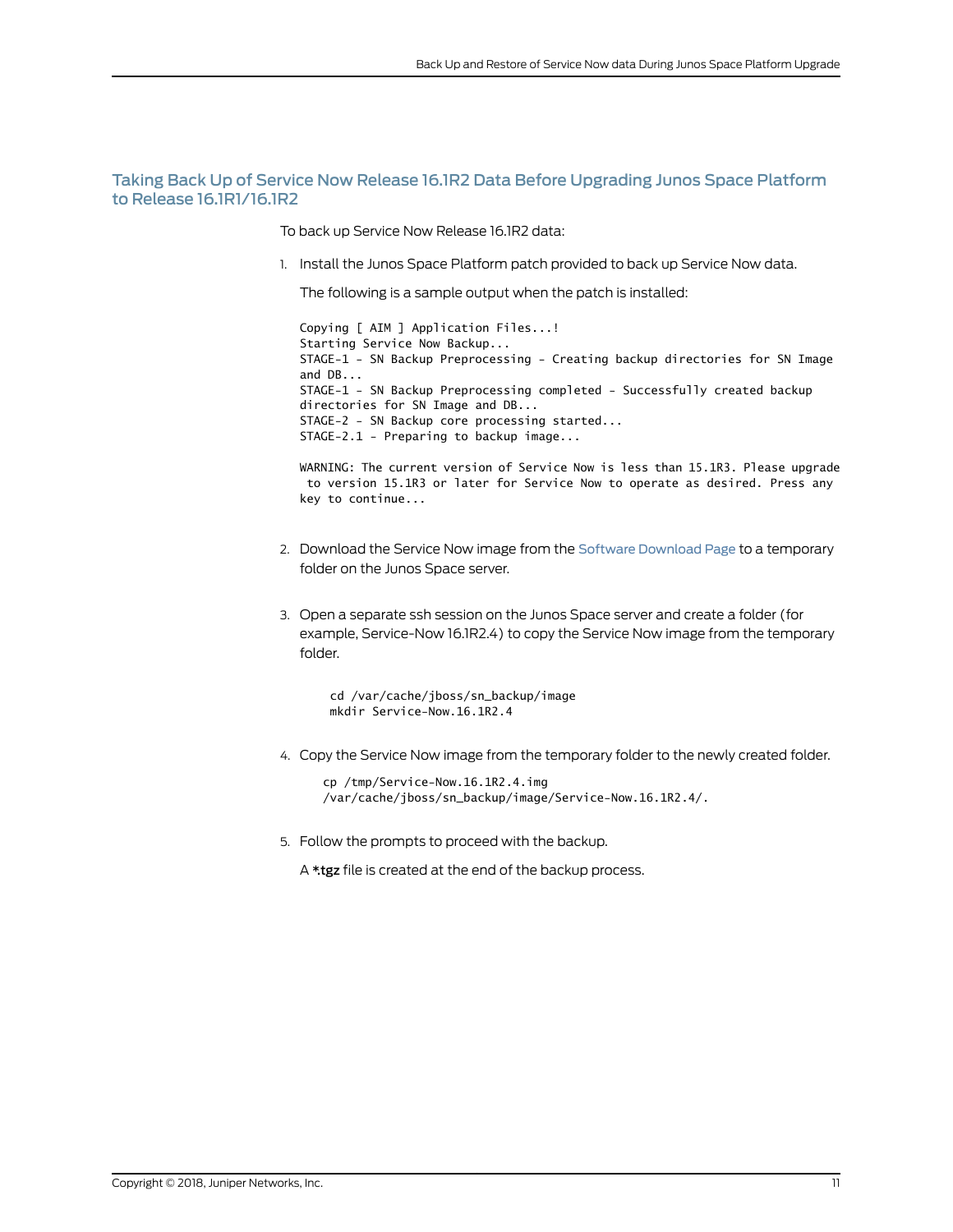#### <span id="page-11-0"></span>Restoring Service Now Data After Junos Space Platform Upgrade to Release 16.1R1/16.1R2



## NOTE:

- Ensure that the server used for restoring data has enough free space. We recommend having free space at least twice the size of the backup data so that the backup data is properly restored. For example, if the backed up data is 10 GB, ensure that 20GB free space is available on the machine on which the data would be restored.
- If you are creating a cluster and have not taken a back up of the image of Service Now Release 15.1R3 or 15.1R4, you must upgrade Service Now to Service Now Release 15.1R4 or 16.1R1/16.1R2/16.2R1 respectively before adding nodes to the cluster.

Data for Service Now Releases 15.1R3, 15.1R4, 16.1R1, 16.1R2, and 16.2R1 are restored along with Junos Space Platform data while configuring the primary Junos Space node.

For information about configuring the primary Junos Space node, see *Configuring a Junos Space Appliance as a Junos Space Node* in JA2500 Junos Space [Hardware](https://www.juniper.net/techpubs/en_US/release-independent/junos-space/information-products/pathway-pages/hardware/ja2500/ja2500-pwp.html) Guide.

After Service Now data is restored and Junos Space Platform is upgraded to Release 16.1R1/16.1R2, remove the backup file from the /var/cache/jboss/jmp/payloads/backup location.

To remove the Service Now backup file:

- 1. Log in to the Junos Space VIP node.
- 2. Access the shell.
- 3. Navigate to the /var/cache/jboss/jmp/payloads/backup directory.

cd /var/cache/jboss/jmp/payloads/backup

4. Execute the following command to delete the backup file:

rm -rf AIM/

The Service Now backup file is deleted.

# <span id="page-11-1"></span>Documentation Feedback

We encourage you to provide feedback, comments, and suggestions so that we can improve the documentation. You can provide feedback by using either of the following methods:

• Online feedback rating system—On any page of the Juniper Networks TechLibrary site at <https://www.juniper.net/documentation/index.html>, simply click the stars to rate the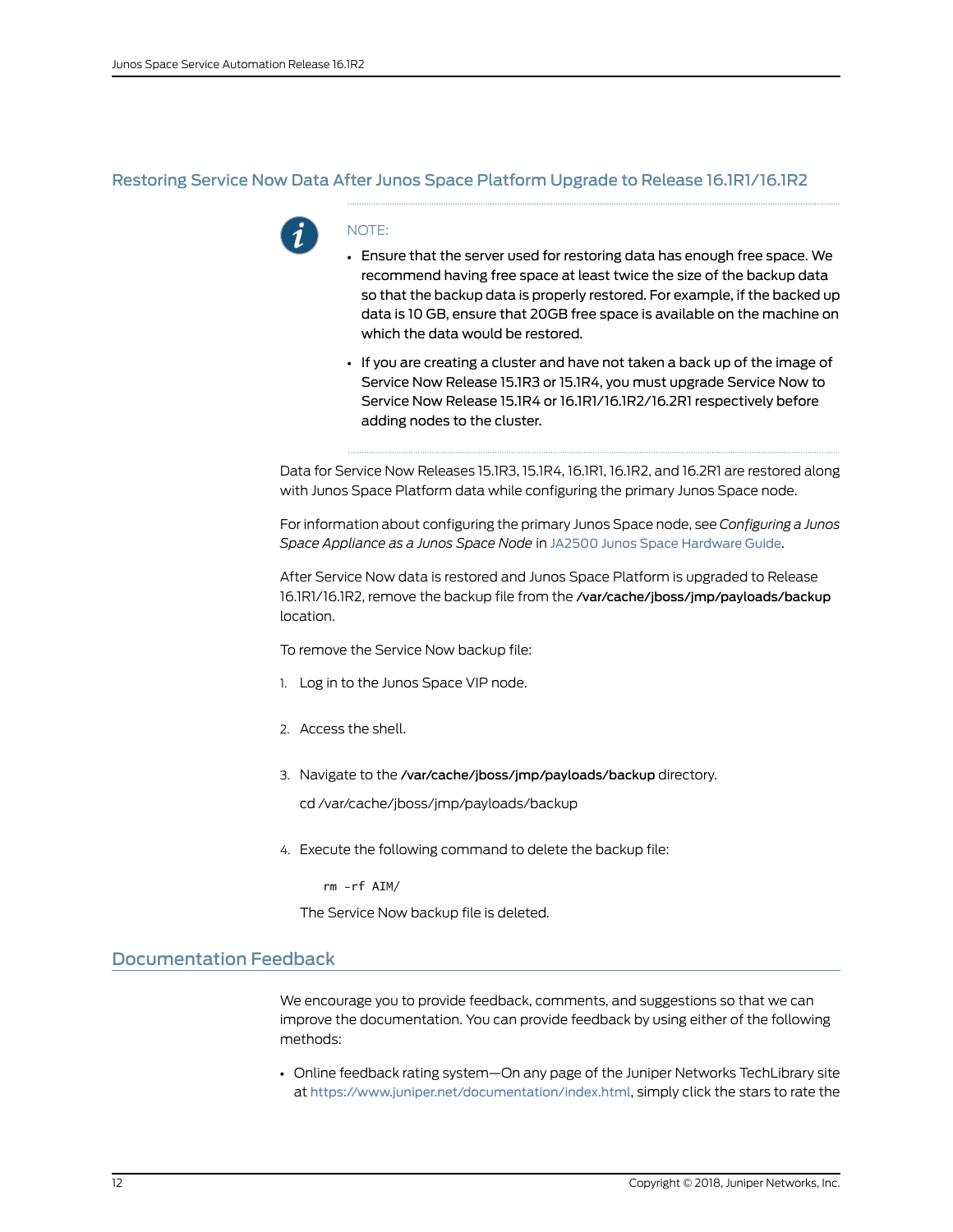content, and use the pop-up formto provide us with information about your experience. Alternately, you can use the online feedback form at <https://www.juniper.net/documentation/feedback/>.

• E-mail—Send your comments to [techpubs-comments@juniper.net](mailto:techpubs-comments@juniper.net?subject=). Include the document or topic name, URL or page number, and software version (if applicable).

#### <span id="page-12-0"></span>Requesting Technical Support

Technical product support is available through the Juniper NetworksTechnical Assistance Center (JTAC). If you are a customer with an active J-Care or Partner Support Service support contract, or are covered under warranty, and need post-sales technical support, you can access our tools and resources online or open a case with JTAC.

- JTAC policies—For a complete understanding of our JTAC procedures and policies, review the *JTAC User Guide* located at <https://www.juniper.net/us/en/local/pdf/resource-guides/7100059-en.pdf>.
- Product warranties—For product warranty information, visit [http://www.juniper.net/support/warranty/](https://www.juniper.net/support/warranty/).
- JTAC hours of operation—The JTAC centers have resources available 24 hours a day, 7 days a week, 365 days a year.

#### <span id="page-12-1"></span>Self-Help Online Tools and Resources

For quick and easy problem resolution, Juniper Networks has designed an online self-service portal called the Customer Support Center (CSC) that provides you with the following features:

- Find CSC offerings: <https://www.juniper.net/customers/support/>
- Search for known bugs: <https://prsearch.juniper.net/>
- Find product documentation: <https://www.juniper.net/documentation/>
- Find solutions and answer questions using our Knowledge Base: <https://kb.juniper.net/>
- Download the latest versions of software and review release notes: <https://www.juniper.net/customers/csc/software/>
- Search technical bulletins for relevant hardware and software notifications: <https://kb.juniper.net/InfoCenter/>
- Join and participate in the Juniper Networks Community Forum: <https://www.juniper.net/company/communities/>
- Open a case online in the CSC Case Management tool: <https://www.juniper.net/cm/>

To verify service entitlement by product serial number, use our Serial Number Entitlement (SNE) Tool: <https://entitlementsearch.juniper.net/entitlementsearch/>

#### <span id="page-12-2"></span>Opening a Case with JTAC

You can open a case with JTAC on the Web or by telephone.